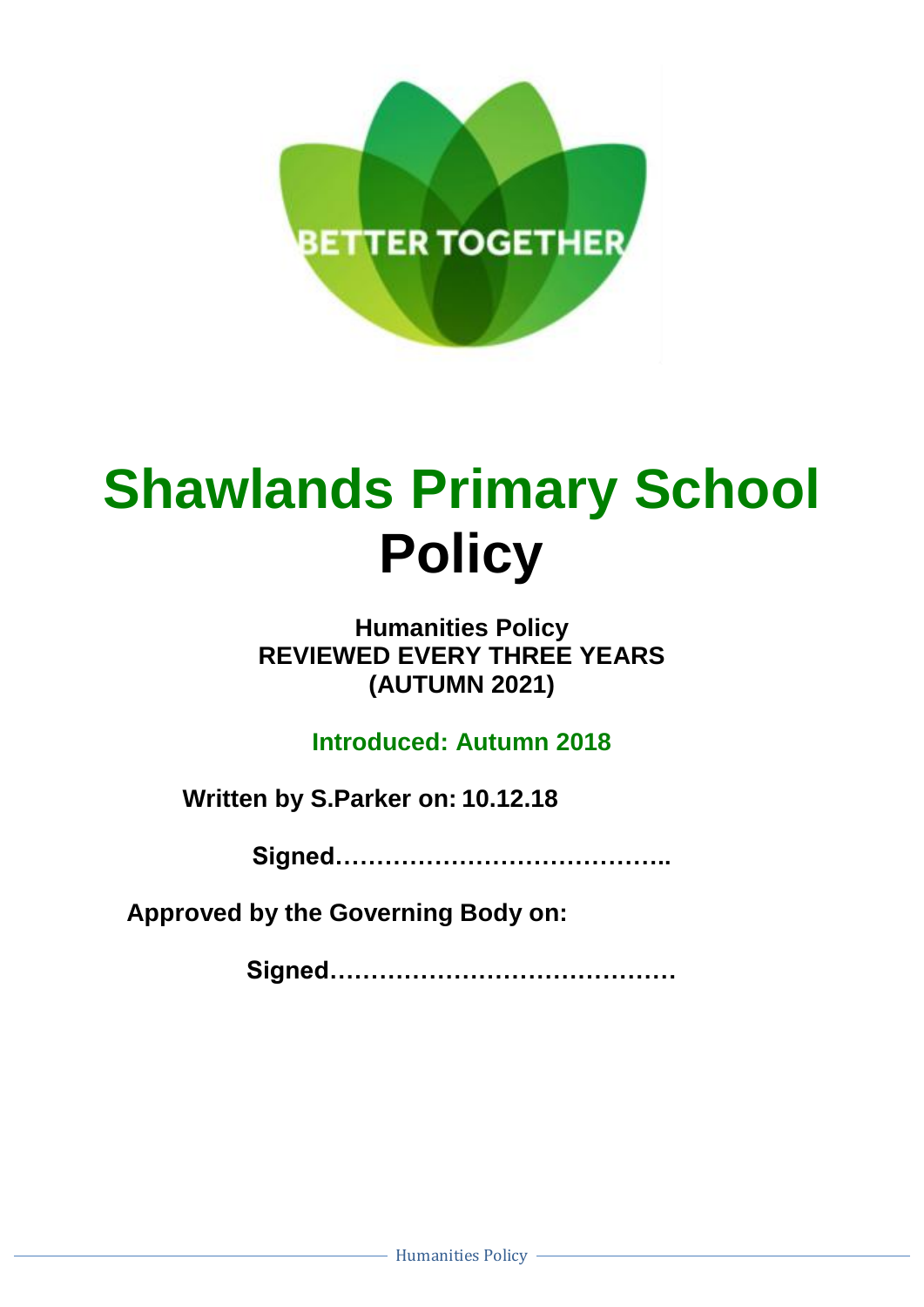

Through the study of Humanities, children make sense of their world and enrich their understanding of it. At Shawlands we believe it is a tool of learning and communication and that skills developed through the study of Humanities are applicable in everyday life. It fires curiosity and sparks a sense of belonging to the bigger picture through time and space.

This policy outlines how History, Geography and RE are currently taught in our school. Through the cross curricular teaching of Humanities we also aim to improve pupils' skills in Literacy, Numeracy and ICT as well as developing their thinking skills.

### **Aims & Objectives**

- To develop a strong interest in the study of time and place.
- To learn about other lifestyles and cultures both presently and historically and make comparisons between them.
- To appreciate the variety of physical and human conditions presently and historically through different media including their own background and experience.
- To understand some of the relationships between people and environments, making their own judgements and observations.
- To understand cause and effect both presently and historically.
- To use an enquiring approach to work, developing the skills to carry out enquiry and interpret primary and secondary information and evidence.
- To develop appropriate vocabulary.
- To communicate their views and knowledge clearly, orally, written and electronically.
- To make valid judgements about actions, events and phenomena from the viewpoint of other people.
- To use modern technology tools to find out about different cultures, times and places.
- To develop pupils curiosity about the past in Britain and the wider world.
- To encourage thinking about how the past influences the present
- To develop children's chronological awareness of significant events
- To create a sense of identity and an increased understanding of pupils position in their own community and the wider world.
- To increase pupils knowledge and understanding of the changing world
- To develop pupils competence in specific geographical skills
- To give children a sense of responsibility for the world we live in

### **Curriculum Content**

The Humanities will rarely be taught in isolated sessions and will, instead, be taught within a crosscurricular approach, reflecting the latest Educational philosophies and guidance including the National Curriculum and the school's ethos. Specific opportunities for the following to be studied will be included at different times in the child's learning journey through school:

- $\mathscr N$  Weather conditions and climate and their effect on the environment and lifestyle of people
- $\mathscr N$  Map skills (including a range of scales)
- $\mathscr{P}$  Local and global environmental studies (including comparisons between the two)
- Field-work
- $\mathscr P$  Different characteristics of time and place (sometimes using the children's own experiences)
- $\mathscr N$  Time-lines and the understanding of chronology
- $\mathscr P$  Links to other cultures, time and people

### **Resources**

- The immediate environment
- Visitors and guest speakers
- Maps of the locality & copies of aerial photographs

### Humanities Policy 2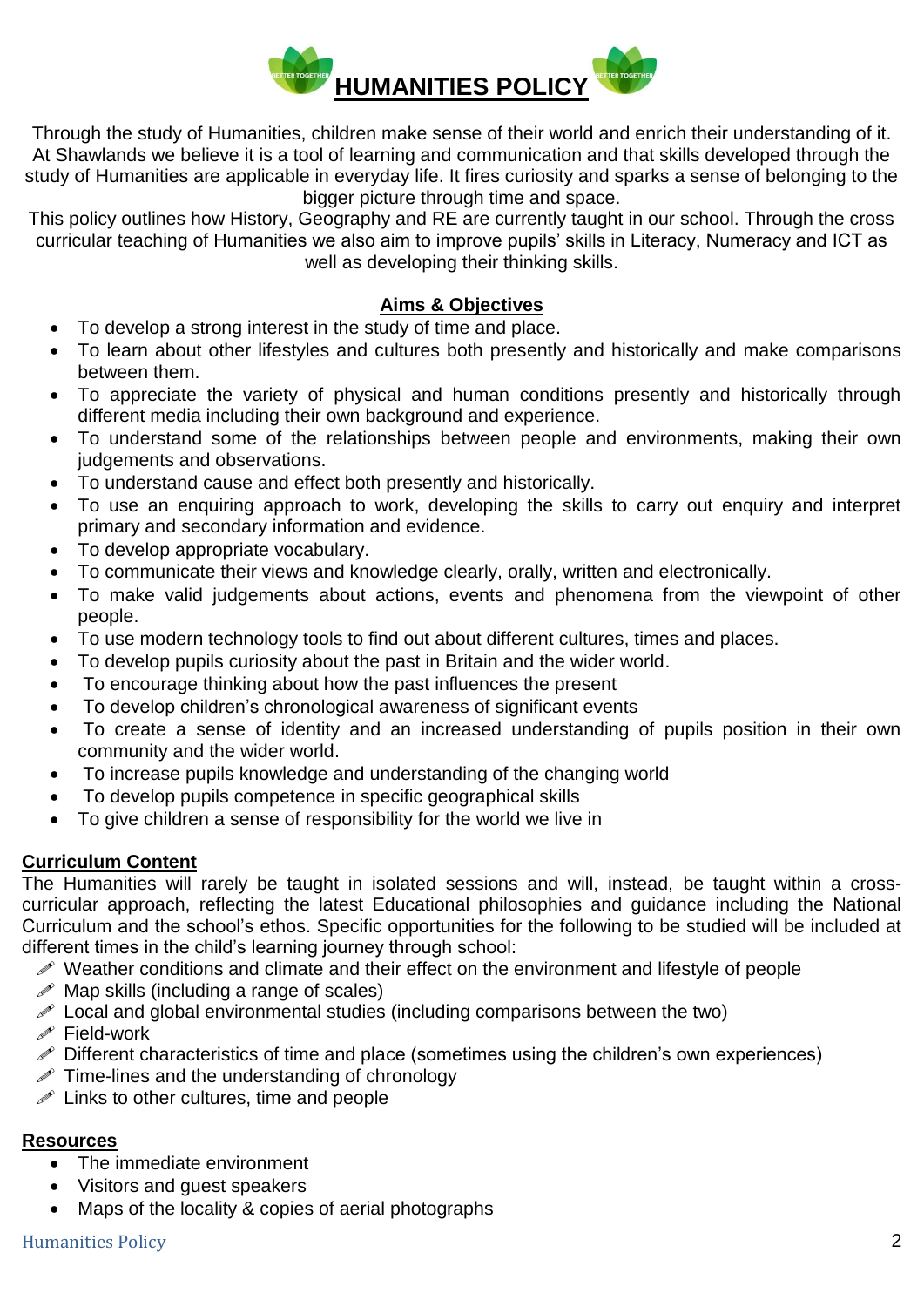- ICT resources e.g. Google Earth and iPad APPS
- Atlases, globes and world maps
- Artefacts relevant to topics taught built up by class teachers
- Resource banks of photographs, books, posters, poster-packs, videos and interactive resources

### **Inclusion and Equal Opportunities**

All pupils will have an equality of access to a broad and balanced curriculum irrespective of gender, ethnicity, class, culture, ability or any other potentially discriminating factor. Additional support is given as appropriate and following our Special Needs Policy. This is reflected fundamentally in all teachers' planning. Our Equal Opportunities policy is adhered to across the Humanities curriculum and with extracurricular activities.

Activities will be created within topics, which will encourage children to reflect on their own attitudes and values in relation to a wider world, e.g. tolerance and understanding. Every effort is made to provide materials, which accurately represent genders, cultural, and minority groups in modern and past societies.

When possible I.C.T. equipment, computer software, videos, pictures and artefacts are used to enable children to access information.

### **Recording**

Pupils will record their work in literacy, mathematics and topic books. The main class topics will be displayed for pupils, parents and visitors.

### **Assessment and Reporting**

Children's work in Humanities is assessed by making informal judgements as they are observed during each Humanities lesson. On completion of a piece of work, the teacher marks the work and comments as necessary. At the end of a unit of work, the teacher makes a summary judgement about the work of each pupil if they have yet to obtain, met or exceeded the unit objectives. This is used as a basis for assessing the progress of the child at the end of the year. Teachers provide continuous formative feedback during lessons in line with our Teaching and Learning Policy.

We will report annually on a child's achievement in these subject areas and comment on annual reports to parents about the curriculum coverage and the pupils' development of skills and knowledge across the school year.

### **Monitoring Humanities**

Humanities is monitored by the Humanities curriculum team and is carried out regularly through:

- Scrutiny of plans
- Monitoring of pupil's books
- Informal discussions with staff
- Learning walks
- Lesson observations

This information is shared with Governors through an end of year Humanities subject review report.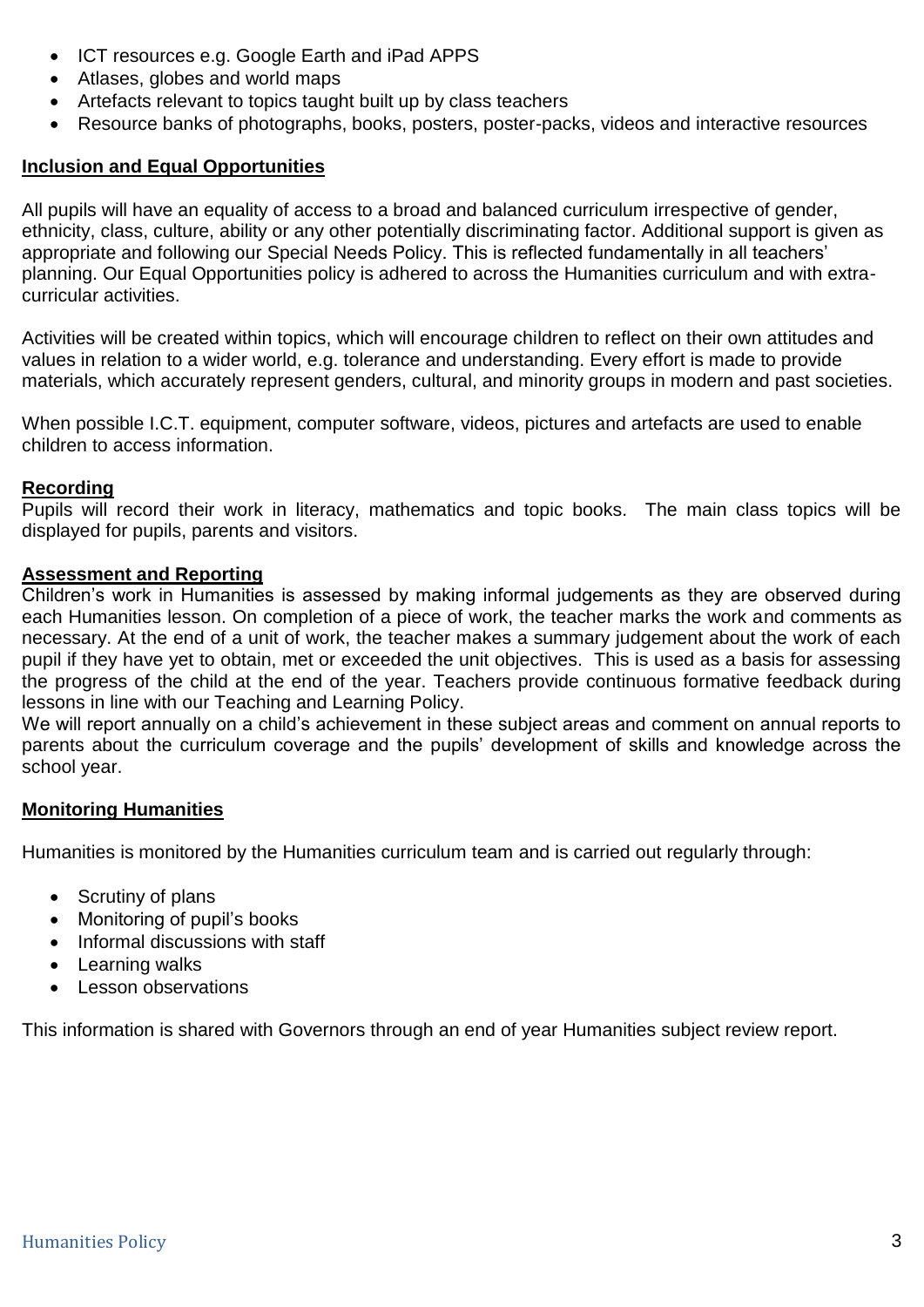# **Shawlands Primary School**

## **Religious Education Policy**

Religious Education forms part of the basic curriculum and makes a distinctive contribution to the whole curriculum. It makes a positive contribution to the spiritual, moral, social and cultural development of children. It helps children to develop their knowledge of different religions and to understand about other faiths and traditions, and at the same time develop a clearer understanding of themselves as individuals. At Shawlands School we strive to achieve a positive, caring ethos throughout that is based on respect for all. Our teaching and learning is structured to accommodate differences in ability, performance and maturity regardless of gender or of ethnic or cultural origins. The content of our religious education shows breadth and balance across and throughout the Foundation Stage and Key Stages 1 and 2.

### **Aims:**

Religious education should help pupils to:

- Acquire and develop understanding of some of the principal religions represented in Great Britain and the wider world
- Develop an understanding of the influence of beliefs, values and traditions on individuals, communities, societies and cultures
- Develop the ability to make reasoned and informed judgements about religions and moral issues
- Enhance their spiritual, moral, cultural and social development
- Develop a positive attitude towards other people, respecting their right to hold different beliefs from their own, and towards living in a society of diverse religions

### **Religious Education in the Early Years**

A range of opportunities can contribute to the emotional and spiritual development of young children. These opportunities provide foundation experiences for the development of religious education at the primary and secondary stages and may include:

- Expressing feelings of joy, sadness, wonder, awe, beauty, mystery
- Beginning to understand what it means to feel secure
- Exploring and caring for the natural world and their environment
- Developing a positive self-image, showing they are comfortable with themselves
- Beginning to understand of relationships with others
- Showing interest and enjoyment in cultural and religious differences
- Experiencing the excitement of discovery
- Experiencing and appreciating special events in their lives and the lives of their friends
- Listening and responding to stories

### **Objectives at Key Stage 1**

By the end of KS1 children will have had the opportunity to: Begin to develop an awareness of self and others

- To begin to explore Christianity and other faiths of Great Britain, mainly Islam, by looking at;
- 1. Special times
- 2. Special people
- 3. Special places
- 4. Special books
- 5. Special ways of living
- To be given opportunities to learn from religion, i.e.
- 1. To have opportunities to experience stillness
- 2. To begin to realise that religious ceremonies have a special importance
- 3. To begin to question
- 4. To look at religions' artefacts and know they have a special significance.

Humanities Policy 4